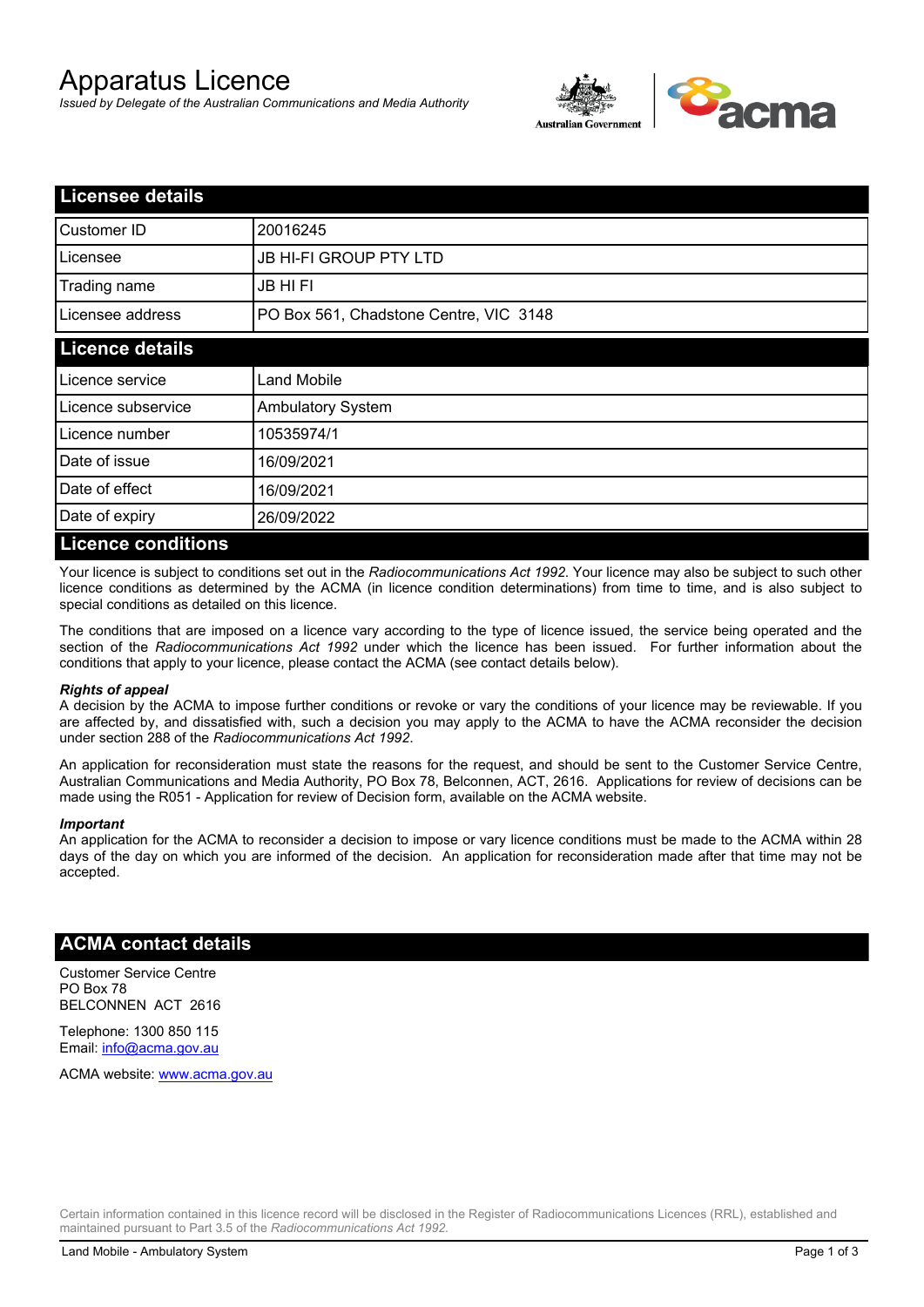# **Advisory Notes applying to licence no.: 10535974/1**

Conditions applicable to the operation of Ambulatory System station(s) authorised under this licence can be found in the Radiocommunications Licence Conditions (Apparatus Licence) Determination and the Radiocommunications Licence Conditions (Land Mobile Licence) Determination. Copies of these determinations are available from the ACMA and from the ACMA home page (www.acma.gov.au).